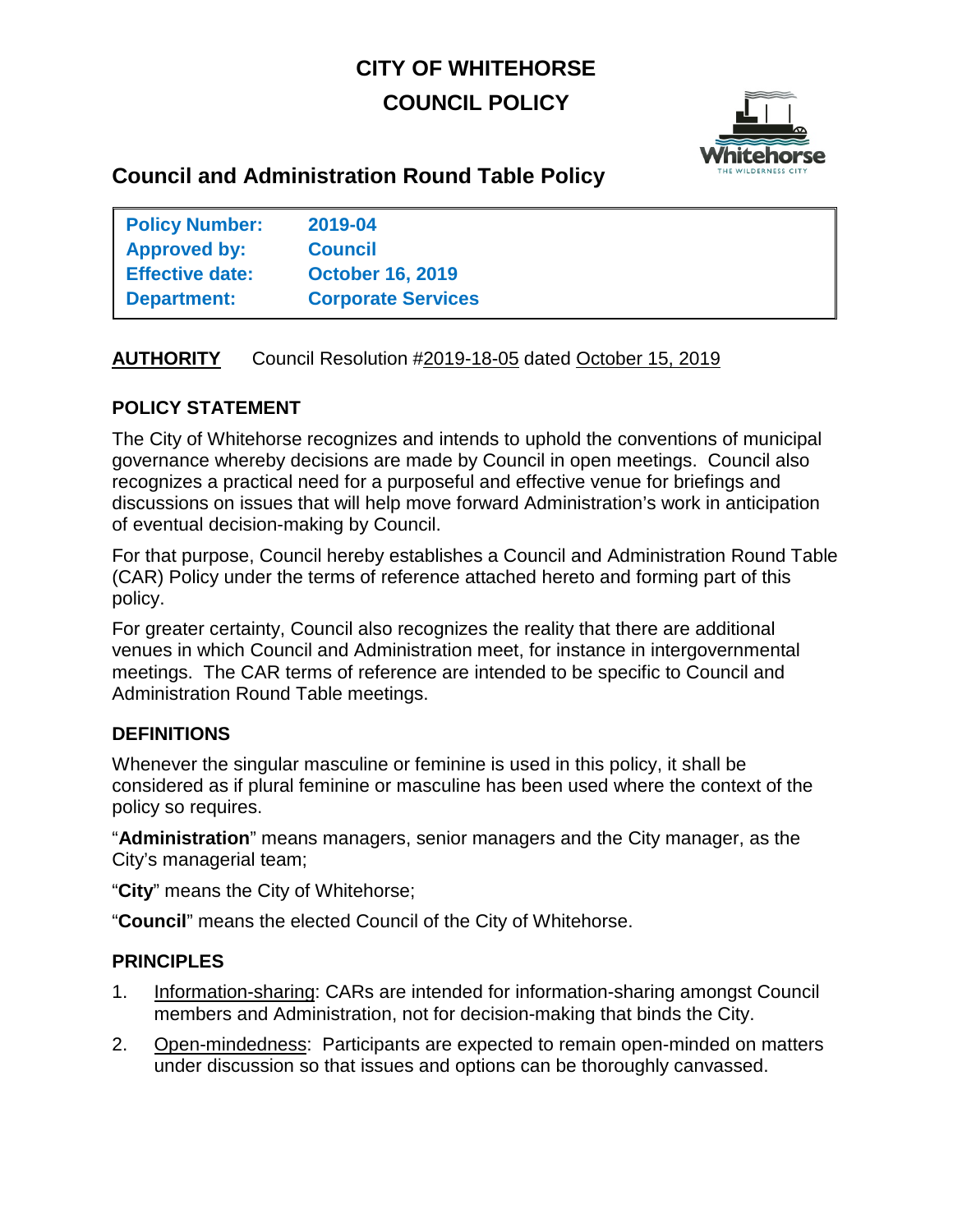3. Integrity: CARs must be conducted with the public interest uppermost in mind, such that they can be held up as a governmentally-sound and effective way to handle information exchanges between Council and Administration within the requirements and conventions of municipal governance and within available time and resources.

# **RESPONSIBILITIES**

4. Council approves this policy, monitors its effectiveness, and addresses any future amendments thereto.

# **REPEAL OF EXISTING POLICY**

5. The CASM Meeting Process Policy adopted by Council resolution #2011- 10-16, including all amendments thereto, is hereby repealed.

#### **Supporting References**

*Municipal Act* [RSY 2002, c.154](http://www.gov.yk.ca/legislation/acts/huri_c.pdf)

# **History of Amendments**

| Date of Council Decision | Reference (Resolution #) | <b>Description</b>            |
|--------------------------|--------------------------|-------------------------------|
| October 15, 2019         | 2019-18-05               | <b>Initial Policy Adopted</b> |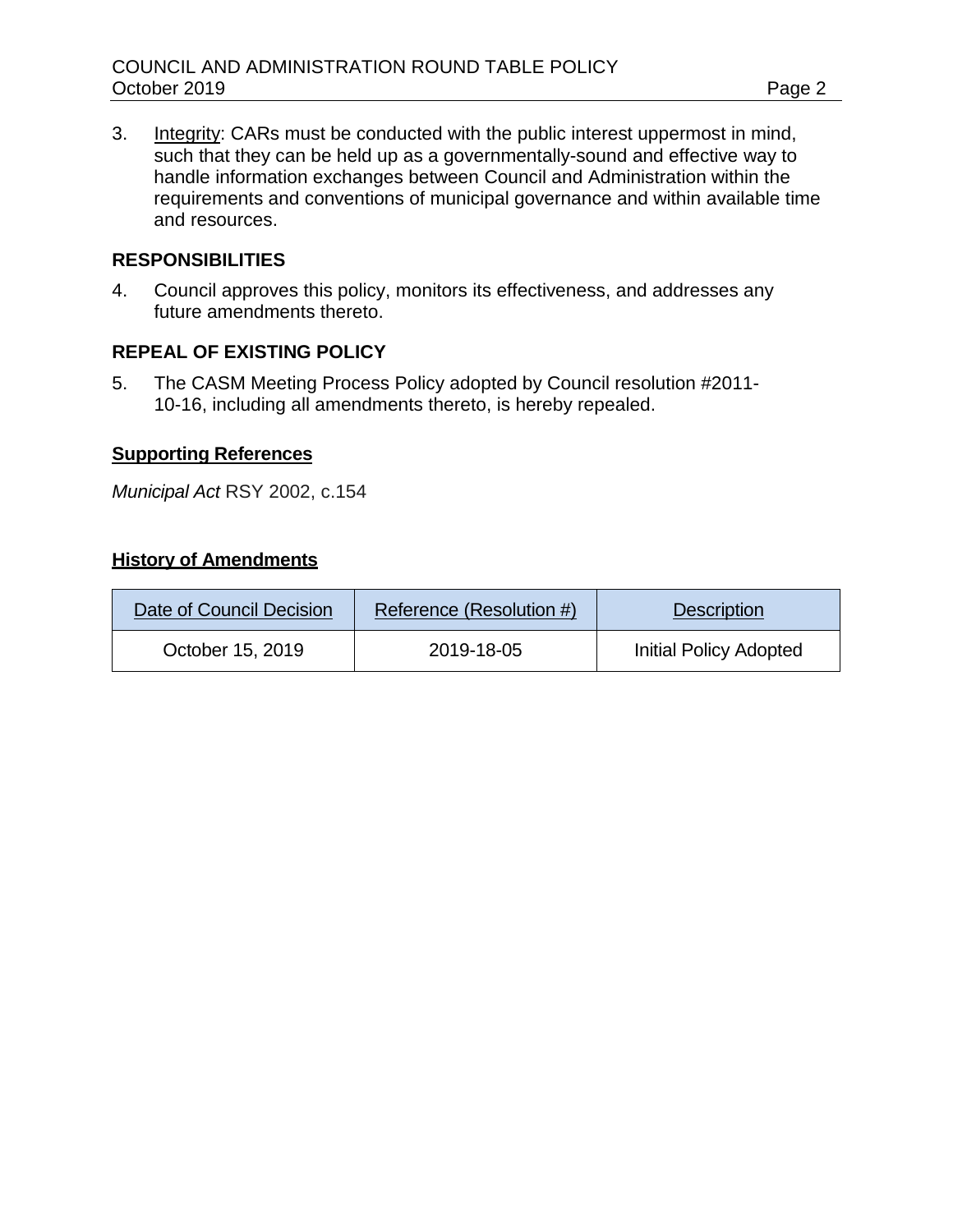# **TERMS OF REFERENCE:**

#### **COUNCIL AND ADMINISTRATION ROUND TABLE (CAR)**

**Purpose** To provide a venue for briefings and informal discussions on issues that are not at a point of decision, to help move forward Administration's work in anticipation of eventual decision-making by Council.

> CARs are issue-based, intended to enhance understanding of an issue and identify options requiring further research.

#### **Guiding Principles**:

- **Information-sharing:** CARs are intended for information-sharing amongst Council members and Administration, not for decision-making that binds the city.
- **Open-mindedness:** Participants are expected to remain open-minded on matters under discussion so that issues and options can be thoroughly canvassed.
- **Integrity:** CAR meetings will be conducted with the public interest uppermost in mind, and as a governmentally-sound and effective way to handle information exchanges between Council and Administration within the requirements and conventions of municipal governance and within available time and resources.

#### **Participants**

• Mayor and Council; senior management; managers of Legislative Services and Strategic Communications; and other staff, subject matter experts, consultants and/or partners as invited or as necessary.

#### **Format**

- CARs will typically be scheduled weekly or as needed, between 12:00 noon and 1:00 p.m. on Thursdays. Schedules may be adjusted as needed.
- Generally, these are open meetings. Members of the public and City staff who are not participating in the discussion may attend in the gallery to listen, but unless invited may not participate in the discussion. Council reserves the right to close a meeting when dealing with sensitive matters.
- An "Emerging Issues" agenda item will be scheduled at the end of each meeting, for short updates to Council from the Mayor, Council members or city manager, at which point the public and unaffected staff will be asked to leave the room.

#### **Process**

- An agenda, a briefing note on the subject matter and, where possible, additional presentation materials as appropriate will be circulated to Council members on the Friday preceding the CAR.
- While consistent attendance is preferred so CARs are effective, there are no requirements for a quorum of Council in order for a CAR to proceed.